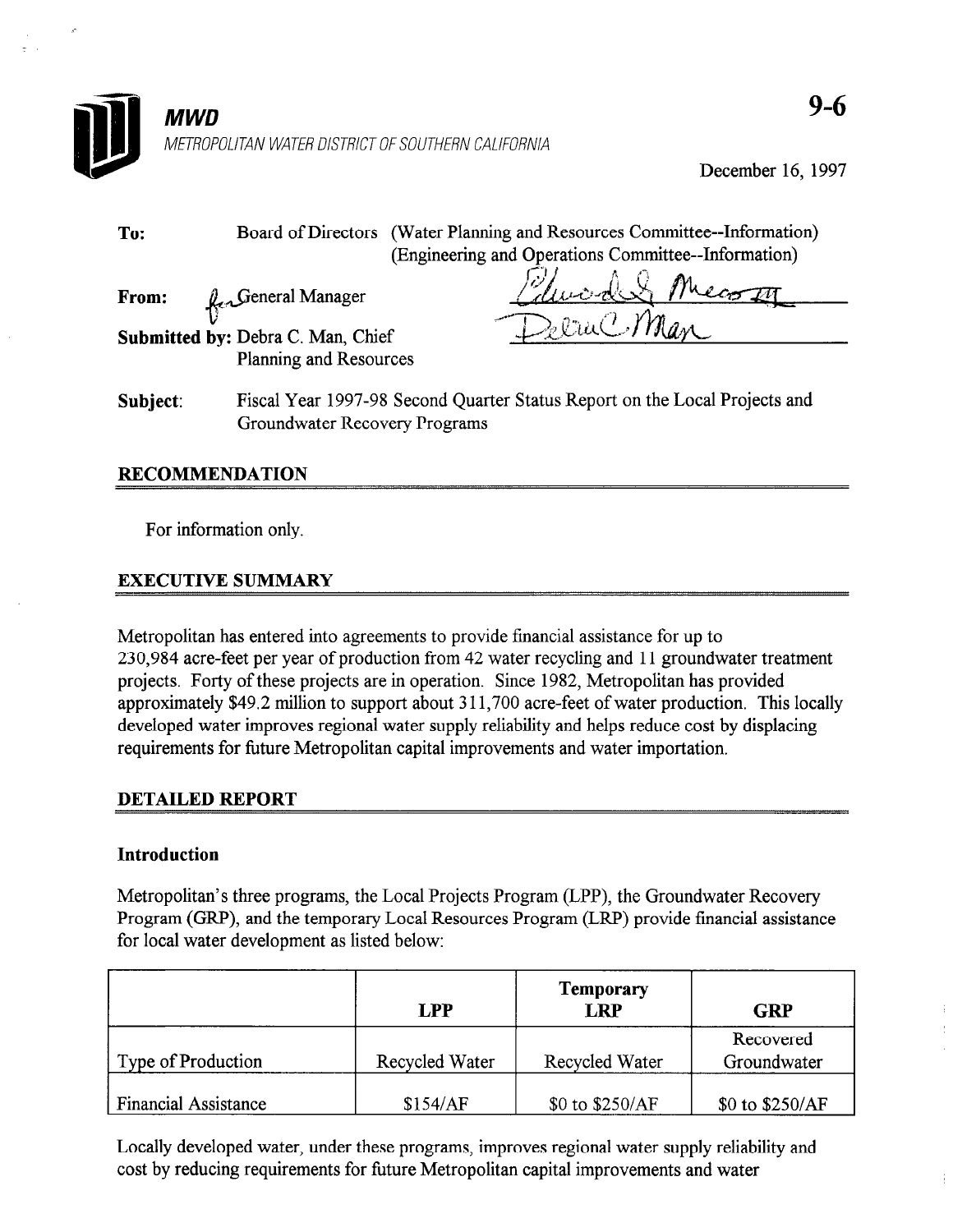importation. Since 1982, these three programs have supported 3 11,700 acre-feet (AF) of recycled water and recovered groundwater with \$49.2 million in financial assistance for 40 operating projects.

## Quarterly Highlights

- 1. Your Board approved LRP Principles recommended by the Rate Refinement Task Force. The principles will guide development of administrative rules and ultimately lead to implementation of the final LRP.
- 2. Padre Dam's Reclaimed Water System Phase I Expansion began operation. The project will deliver about 850 acre-feet per year (AFY) of tertiary treated water for landscape irrigation and recreational use in the City of Santee.
- 3. The Orange County Water District (OCWD) and Irvine Ranch (IRWD) intertie was dedicated. The pipeline will deliver 4.6 million gallons per day of recycled water from IRWD to OCWD for irrigation and industrial uses during the winter.
- 4. An annual LRP status report providing a concise description and map of each participating project was completed and may be obtained from the Office of the Executive Secretary of your Board.
- 5. The five-year LPP Agreement for the 165 AFY Encina Water Pollution Control Facility Reclamation Project expired November 30, 1997.

## Water Recycling Status

Metropolitan has entered into 42 LPP agreements to assist recycled water production of up to 190,300 acre-feet per year (Table 1). Thirty-three projects are operating and production is expected to increase from about 49,000 acre-feet last fiscal year to about 61,000 acre-feet this fiscal year. Since inception of its programs, Metropolitan has contributed \$37.6 million, supporting production of nearly 243,100 AF of recycled water production under LPP and LRP for landscape irrigation, nurseries, seawater barriers, and industrial uses.

## Groundwater Recovery Status

Metropolitan has entered into 11 agreements to assist recovery of about 40,700 AFY of degraded groundwater (Table 2). Seven projects are operating and are expected to increase production from about 16,000 AF last fiscal year to 17,000 AF this fiscal year. Since inception of this program, Metropolitan has contributed approximately \$11.6 million, supporting about 68,600 AF of recovered groundwater production for municipal uses.

### Projects Under Consideration

Applications have been received for 11 new water recycling projects and nine new groundwater recovery projects which would collectively yield about 151,600 AFY (Table 3).

DC:cl

Attachment(s)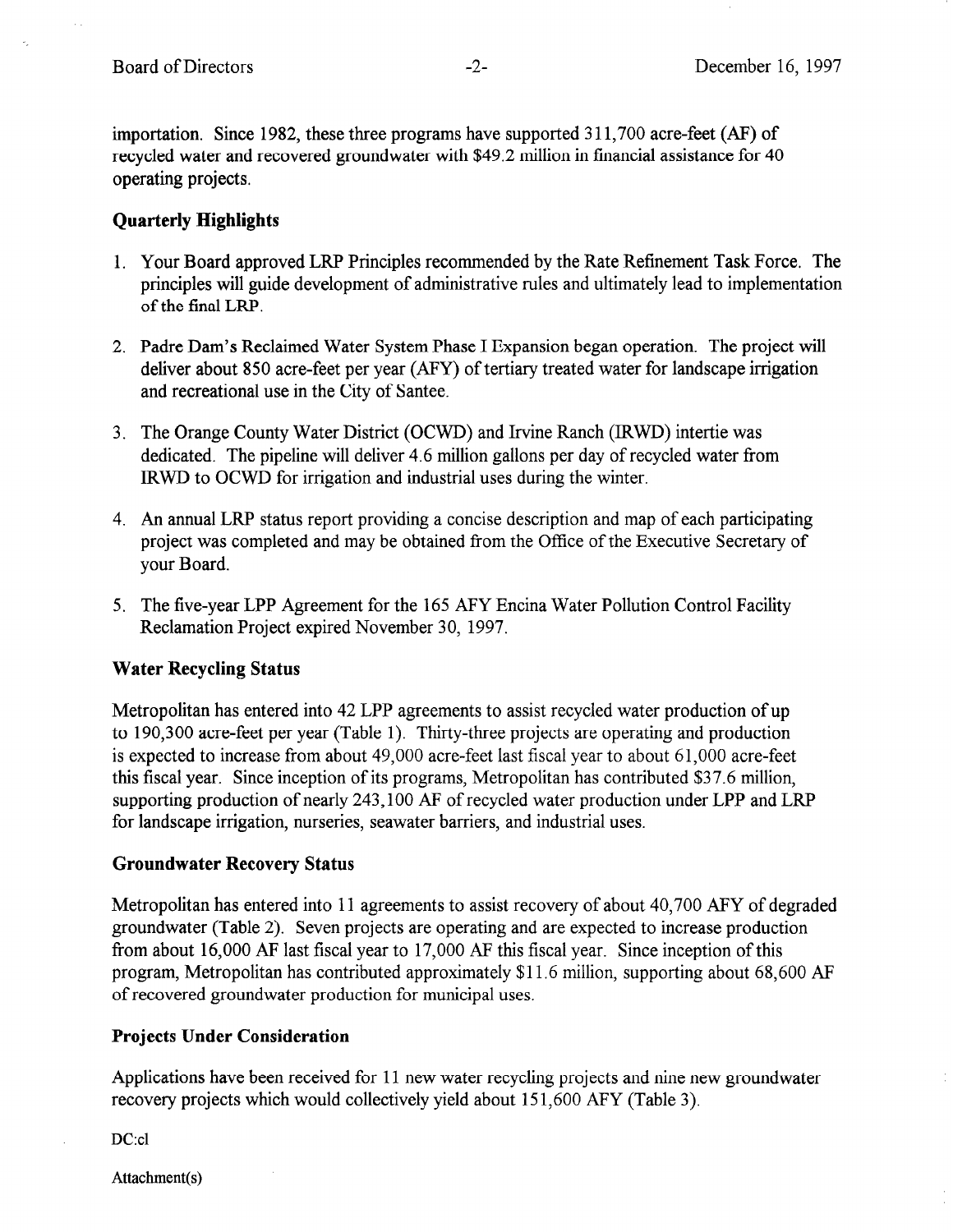#### ATTACHMENT 1 FOR BOARD LETTER 9-6

#### TABLE 1 RECYCLING CONTRACTS

|                                                                           |              |                                                                                                        | <b>CONTRACT</b> | FY 96-97       | FY 97-98 |              | <b>TOTAL TO DATE!</b> |  |
|---------------------------------------------------------------------------|--------------|--------------------------------------------------------------------------------------------------------|-----------------|----------------|----------|--------------|-----------------------|--|
| <b>MEMBER</b>                                                             |              |                                                                                                        | <b>YIELD</b>    | <b>YIELD</b>   | YIELD    | <b>YIELD</b> | <b>Contribution</b>   |  |
| <b>PROJECT</b><br>(AFY)<br>(AFY)<br>(AFN)<br>(AF)<br><b>ACENCY</b><br>(S) |              |                                                                                                        |                 |                |          |              |                       |  |
| <b>LOCAL PROJECTS PROGRAM:</b>                                            |              |                                                                                                        |                 |                |          |              |                       |  |
| Calleguas MWD                                                             | 11           | Oak Park/North Ranch Reclaimed Water Dist. System                                                      | 1,300           | 880            | 446      | 1,598        | 246,046               |  |
| Central Basin                                                             | 2            | Cerritos Reclaimed Water Extension Project                                                             | 260             | 260            | 174      | 1,045        | 160,992               |  |
| <b>MWD</b>                                                                | q            | Lakewood Water Reclamation Project                                                                     | 440             | 440            | 235      | 3,510        | 540,602               |  |
| Chino Basin MWD                                                           |              | Carbon Canyon Reclamation Project                                                                      | 13,500          | 0              | 0        | $\bf{0}$     | 0                     |  |
| Coastal MWD                                                               | 5            | San Clemente Water Reclamation Project                                                                 | 4,000           | 358            | 178      | 2.682        | 413,013               |  |
|                                                                           | 6            | South Laguna Reclamation Expansion Project                                                             | 700             | 0              | 0        | 54           | 8,239                 |  |
|                                                                           | 7            | South Laguna Reclamation Project                                                                       | 860             | 795            | 419      | 9,431        | 610,167               |  |
| Eastern MWD                                                               | g            | Rancho California Reclamation Expansion Project                                                        | 6,000           | 2,058          | 784      | 6,987        | 1,076,013             |  |
|                                                                           | 9            | Eastern Regional Reclaimed Water System                                                                | 4,830           | 0              | 0        | 0            | 0                     |  |
|                                                                           | 10           | Eastern Reach 1, Phase II Water Reclamation Project                                                    | 1,700           | 0              | 0        | 0            | 0                     |  |
| City of Glendale                                                          | $\mathbf{1}$ | Glendale Water Reclamation Expansion Project                                                           | 600             | 318            | 185      | 1,866        | 287,287               |  |
| Las Virgenes MWD                                                          | 12           | Calabasas Reclaimed Water System Extension Project                                                     | 700             | 437            | 103      | 3,139        | 483,437               |  |
|                                                                           | 13           | Las Virgenes MWD Reclamation Project                                                                   | 2,700           | 3,784          | 1,703    | 33,125       | 2,806,369             |  |
| City of                                                                   | 14           | Long Beach Reclamation Project                                                                         | 1,700           | 1,345          | 797      | 10,630       | 1,543,989             |  |
| Long Beach                                                                | 15           | Long Beach Reclaimed Water Master Plan Phase I                                                         | 2,750           | 0              | 0        | 0            | 0                     |  |
| City of                                                                   | 16           | Los Angeles Greenbelt Project                                                                          | 1,610           | 837            | 451      | 3,454        | 531,962               |  |
| Los Angeles                                                               | 17           | Sepulveda Basin Water Reclamation Project                                                              | 1,900           | 0              | 0        | 0            | 0                     |  |
| MWD of Orange                                                             | 18           | Irvine Reclamation Project                                                                             | 10,000          | 8,900          | 4,696    | 72,373       | 9,847,929             |  |
| County                                                                    | 19           | Moulton Niguel Water Reclamation Project                                                               | 8,000           | 2,038          | 592      | 6,565        | 1,010,979             |  |
|                                                                           | 20           | Santa Margarita Water Reclamation Project                                                              | 3,600           | 1,885          | 1.147    | 13,729       | 2,040,251             |  |
|                                                                           | 21           | Trabuco Canyon Reclamation Expansion Project                                                           | 800             | 369            | 0        | 1,515        | 233,248               |  |
| San Diego County                                                          | 22           | Encina Water Pollution Control Reclamation Project <sup>3</sup>                                        | 165             | 165            | 69       | 719          | 110,711               |  |
| Water Authority                                                           | 23<br>24     | Oceanside Water Reclamation Project<br>Santa Maria Water Reclamation Project                           | 300<br>1,600    | 26<br>$\bf{0}$ | 0<br>0   | 102<br>0     | 15,770                |  |
|                                                                           | 25           | Shadowridge Water Reclamation Project                                                                  | 375             | 346            | 181      | 1,752        | 269,823               |  |
| Three Valleys MWD                                                         | 26           | Walnut Valley Water Reclamation Expansion Project                                                      | 500             | 466            | $\bf{0}$ | 1,559        | 240,117               |  |
|                                                                           |              | Subtotal                                                                                               | 70,890          | 25,707         | 12,160   | 175,836      | 22,476,942            |  |
|                                                                           |              | TEMPORARY LOCAL RESOURCE PROGRAM:                                                                      |                 |                |          |              |                       |  |
|                                                                           |              |                                                                                                        |                 |                |          |              |                       |  |
| City of Burbank                                                           |              | 27 Burbank Reclaimed Water System Expansion                                                            |                 |                |          |              |                       |  |
|                                                                           |              | Project                                                                                                | 850             | 517            | 231      | 934          | 233,160               |  |
| Central Basin MWD                                                         | 28           | Century Reclamation Program                                                                            | 5,500           | 3,201          | 1,484    | 11.550       | 2,426,915             |  |
|                                                                           | 29           | Rio Hondo Water Reclamation Program                                                                    | 5,000           | 281            | 126      | 678          | 156,657               |  |
| Coastal MWD                                                               | 30           | Green Acres Reclamation Project (Coastal MWD) <sup>2</sup>                                             | 800             | 0              | 0        | 0            | 0                     |  |
| City of Glendale                                                          | 31           | Glendale Brand Park Reclaimed Water Project                                                            | 225             | 0              | 0        | 0            |                       |  |
|                                                                           | 32           | Glendale Verdugo-Scholl Reclaimed Water Project                                                        | 2,000           | 443            | 278      | 939          | 231,647               |  |
| MWD of Orange                                                             |              |                                                                                                        |                 |                |          |              |                       |  |
| County                                                                    | 33           | Green Acres Reclamation Project (MWDOC) <sup>2</sup><br>Encina Basin Water Reclamation Project Phase I | 5,400           | 1,307          | 420      | 5,125        | 1,042,481             |  |
| San Diego County<br>Water Authority                                       | 34           | Escondido Regional Reclaimed Water Project                                                             | 2,050<br>2,800  | 1,340<br>0     | 812<br>0 | 5,491        | 1,020,652             |  |
|                                                                           | 35           | Fallbrook Public Utility District Water Reclamation                                                    |                 |                |          | 0            | 0                     |  |
|                                                                           |              | Project                                                                                                | 1,200           | 707            | 426      | 2,723        | 564,094               |  |
|                                                                           | 36           | North City Water Reclamation Project                                                                   | 17,500          | 0              |          |              |                       |  |
|                                                                           |              | 37 Otay Water Reclamation Project Phase I                                                              | 1,500           | 896            | 494      | 4,645        | 897,614               |  |
|                                                                           |              | 38 Padre Dam MWD Reclaimed Water System Phase I                                                        | 850             | 0              | 0        |              |                       |  |
|                                                                           | 39           | Rancho Santa Fe Reclaimed Water System                                                                 | 220             | 0              | 0        | 0            | 0                     |  |
|                                                                           | 40           | San Elijo Water Reclamation System                                                                     | 1,600           | 0              | 0        | 0            |                       |  |
|                                                                           | 41           | San Pasquel Water Reclamation Project                                                                  | 1,100           | 245            | 77       | 641          | 148,068               |  |
| City of Santa Ana                                                         |              | Green Acres Reclamation Project (Santa Ana) <sup>2</sup>                                               | 800             | 364            | 103      | 719          | 166,734               |  |
|                                                                           | 41           | San Pasqual Water Reclamation Project                                                                  | 1,100           | 245            | 77       | 641          | 148,068               |  |
| City of Santa Ana                                                         |              | Green Acres Reclamation Project (Santa Ana) <sup>2</sup>                                               | 800             | 364            | 103      | 719          | 166,734               |  |
| West Basin MWD                                                            | 42           | West Basin Water Reclamation Program                                                                   | 70,000          | 14,446         | 8,210    | 33,797       | 8,263,450             |  |
| Subtotal                                                                  |              |                                                                                                        |                 | 23,746         | 12,661   | 67,240       | 15,151,471            |  |
| 33 Operating Projects                                                     | <b>Total</b> | 190,285                                                                                                | 49,453          | 24,821         | 243,076  | 37,628,413   |                       |  |

1. Total 1. Total intervention in the second to date in the second to date in the second to date in the second intervention is completed to date in the second to date in the second to date in the second intervention is com 2. Totals un'ough indiversible 1997 as reported to date - not an information is complete.

2. Green Acres Reclamation Froject is approved as one project to denver water to Coastal MWD, MWDOC, and Santa Ana.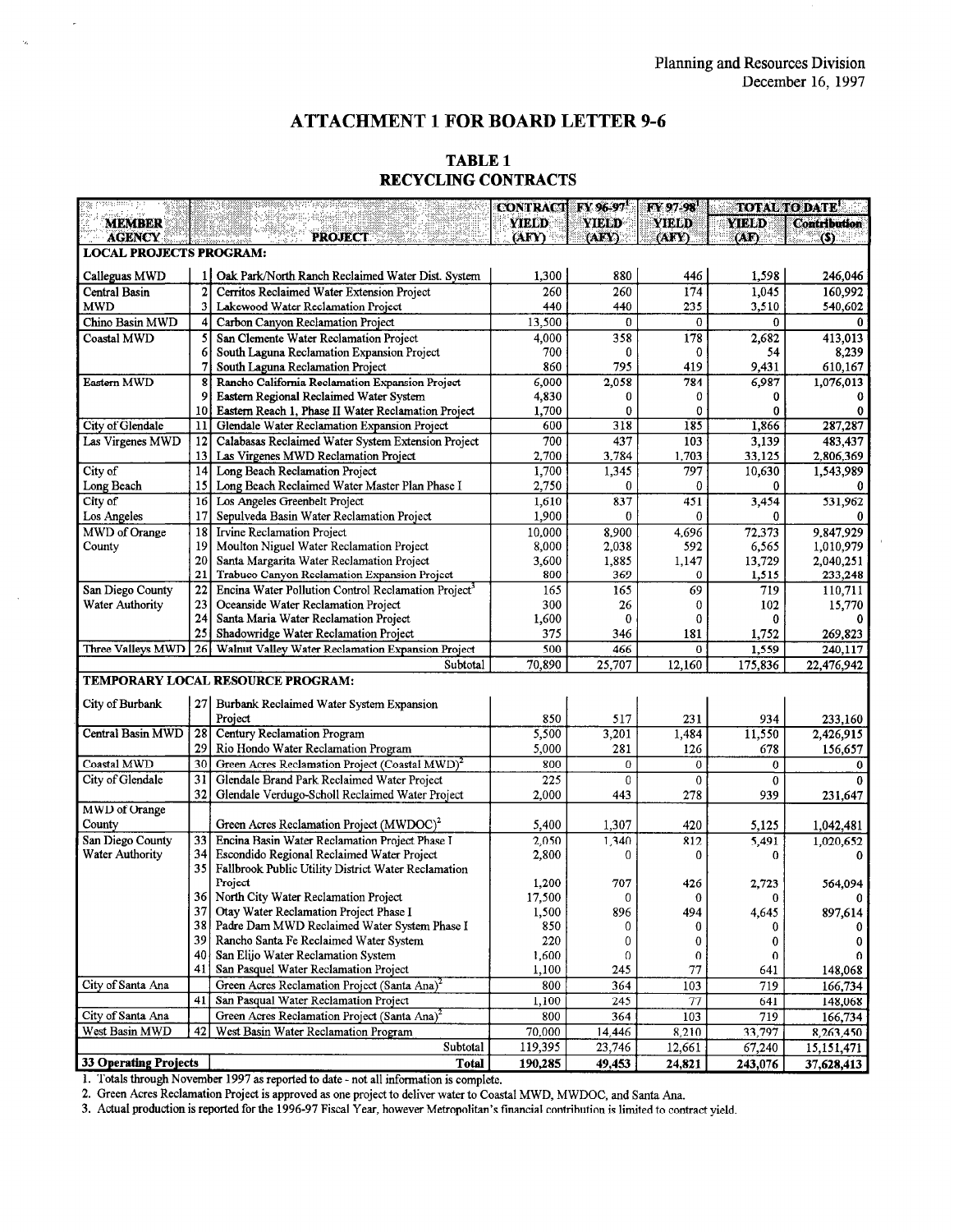## ATTACHMENT 2 FOR BOARD LETTER 9-6

| a diference<br>Santa di Ca                           |                  |                                | <b>CONTRACT</b>    | FY 96-97 FY 97-98  |                    |              | <b>TOTAL TO DATE<sup>1</sup></b> |
|------------------------------------------------------|------------------|--------------------------------|--------------------|--------------------|--------------------|--------------|----------------------------------|
| <b>MEMBER</b>                                        |                  |                                | YIELD <sup>1</sup> | YIELD <sup>2</sup> | YIELD <sup>2</sup> | <b>YIELD</b> | Contribution                     |
| <b>AGENCY</b>                                        |                  | <b>PROJECT</b>                 | (AFY)              | (AF)               | (AF)               | (AF)         | (S)                              |
| <b>GROUNDWATER RECOVERY PROGRAM:</b>                 |                  |                                |                    |                    |                    |              |                                  |
| City of Santa                                        | 1.               | Santa Monica Groundwater       |                    |                    |                    |              |                                  |
| Monica                                               |                  | <b>Treatment Plant</b>         | 1,800              | 1,800.0            | 750.0              | 9,520.0      | 0.0                              |
| City of Burbank                                      | 2.               | Burbank Lake St. GAC           |                    |                    |                    |              |                                  |
|                                                      |                  | <b>Treatment Plant</b>         | 2,744              | 1,778.2            | 678.0              | 10,175.9     | 609,722.6                        |
| West Basin MWD                                       | 3.               | West Basin Desalter Project    | 1,524              | 1,293.0            | 382.3              | 5,990.4      | 1,497,625.0                      |
| San Diego CWA                                        | $\overline{4}$ . | Oceanside Desalter Project     | 2,000              | 2,185.3            | 895.4              | 7,945.9      | 1,787,430.1                      |
|                                                      | 5.               | <b>Lower Sweetwater</b>        |                    |                    |                    |              |                                  |
|                                                      |                  | River Groundwater              |                    |                    |                    |              |                                  |
|                                                      |                  | Demineralization Project,      |                    |                    |                    |              |                                  |
|                                                      |                  | Phase I                        | 3,600              | 0.0                | 0.0                | 0.0          | 0.0                              |
| MWD of Orange                                        | 6.               | Tustin Desalter Project        | 3,271              | 1,923.0            | 1,065.9            | 2,988.9      | 271,254.0                        |
| County                                               | 7.               | <b>Irvine Desalter Project</b> | 6,700              | 0.0                | 0.0                | 0.0          | 0.0                              |
| Western MWD/                                         | 8.               | Chino Basin Desalination       |                    |                    |                    |              |                                  |
| Chino Basin MWD                                      |                  | Program, Phase I               | 8,000              | 0.0                | 0.0                | 0.0          | 0.0                              |
| Eastern MWD                                          | 9.               | Menifee Basin Desalter         |                    |                    |                    |              |                                  |
|                                                      |                  | 3,360<br>Project               |                    | 0.0                | 0.0                | 0.0          | 0.0                              |
| 8,979.5<br>Subtotal<br>3,771.6<br>36,621.1<br>32,999 |                  |                                |                    |                    |                    |              | 4,166,031.8                      |
| <b>LOCAL PROJECTS PROGRAM:</b>                       |                  |                                |                    |                    |                    |              |                                  |
| Foothill MWD                                         | 10.              | Glenwood Nitrate Water         |                    |                    |                    |              |                                  |
|                                                      |                  | Reclamation Project            | 1,600              | 888.0              | 121.8              | 4,011.0      | 617,687.8                        |
| Western MWD                                          | 11.              | Arlington Basin Groundwater    |                    |                    |                    |              |                                  |
|                                                      |                  | Desalter Project <sup>3</sup>  | 6,100              | 6,176.2            | 1,946.5            | 27,984.8     | 6,803,654.8                      |
|                                                      | Subtotal         | 7,700                          | 7,064.2            | 2,068.3            | 31,995.8           | 7,421,342.6  |                                  |
| <b>7 Operating Projects</b>                          |                  | <b>Total</b>                   | 40,699             | 16,043.7           | 5,839.9            | 68,616.9     | 11,587,374.4                     |

### TABLE 2 GROUNDWATER RECOVERY CONTRACTS

1. Most contracts allow an additional 20% production.

 $\sim$  $\hat{\mathcal{A}}$ 

2. Totals through November 1997 as reported to date -not all information is complete.

3. Actual production is reported for the 1996-97 Fiscal Year, however Metropolitan's financial contribution is limited to contract yield,